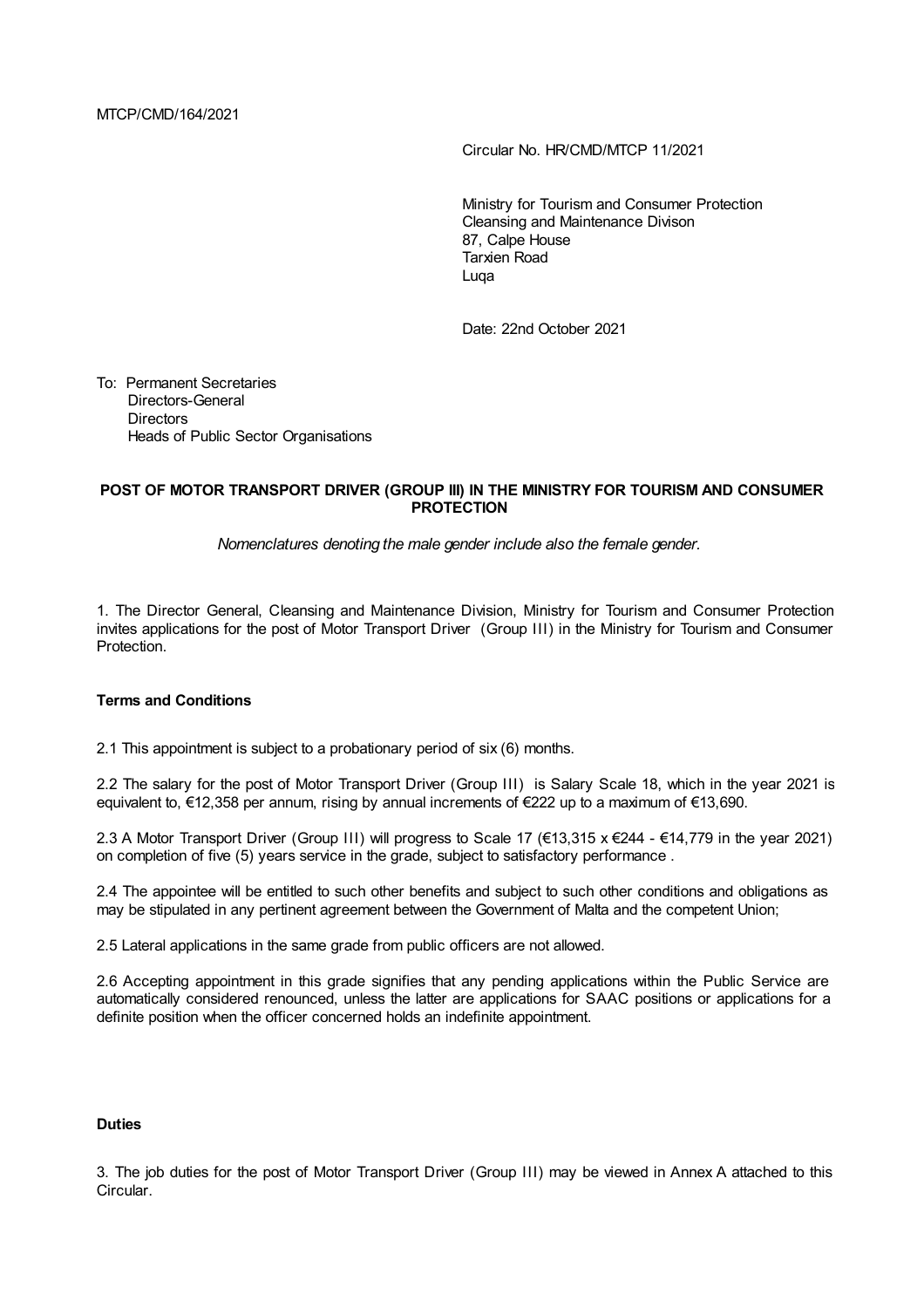## **Eligibility Requirements**

4.1 By the closing time and date of this call for applications, applicants must be Public Officers in the Malta Public Service or Public Officers in the Malta Public Service on loan/detailed with/deployed with/on attachment to Public Sector organizations, **who must be confirmed in their current appointment** and:

a) hold a substative grade in Group I, II or III of the Industrial Grades in the Malta Public Service and whose appointment in a grade within Groups I,II or III has been confirmed;

## **AND**

b) hold a valid driving licence 'Category B'

4.2 Public Officers holding a grade in a particular stream, and who were granted Officer in Scale status by virtue of a Grievances Unit decision in the same scale as that of a higher grade in that stream, are eligible to apply for grades open to officers holding such higher grade within the stream that carries the same scale as that of the Officer in Scale status.

The years of service since the effective date of appointment as Officer in Scale are reckonable for the purpose of satisfying any requisite years of service stipulated in calls for applications.

Any other eligibility requisites for the post must be met in terms of this call for applications.

4.3 Public officers who currently hold an appointment as Officer in Grade are considered on a personal basis to pertain to the Class/Stream of their immediately previous substantive grade, and may apply on the basis of their current scale as Officer in Grade, which must be equivalent to, or higher than, what is required by this call for applications.

The years of service since the effective date of appointment as Officer in Grade are reckonable for the purpose of satisfying any requisite years of "service in the grade" as stipulated in calls for applications.

Any other eligibility requisites for the post/position must be met in terms of this call for applications.

4.4 Applicants must be eligible to take up their due appointment, in terms of 4.1 to 4.3 above, not only by the closing time and date of this call for applications but also on the date of appointment.

4.5 Applicants are obliged to immediately inform the Selection Board (if result has not yet been published, in which case the application should be withdrawn by the applicant) or the HR Unit within the issuing ministry / department (if result has been published) upon any change in the status of their appointment from the date of submission of their application until the closing date, or upon being called for appointment as a result, of this call for application, as the case may be. Non-observance of this instruction may lead to disciplinary action. On its part, at the start of the interview, the Selection Board will request the candidate to declare any changes in status of his/her current appointment from the date of submission of application.

# **Submission of Supporting Documents**

5.1 Qualifications and experience claimed must be supported by certificates and/or testimonials, copies of which should be attached to the applications. Scanned copies sent electronically are acceptable. Under no circumstances should any such documents be submitted after two (2) working days from the closing date of the call for applications.

5.2 Original certificates and/or testimonials are to be invariably produced for verification at the interview.